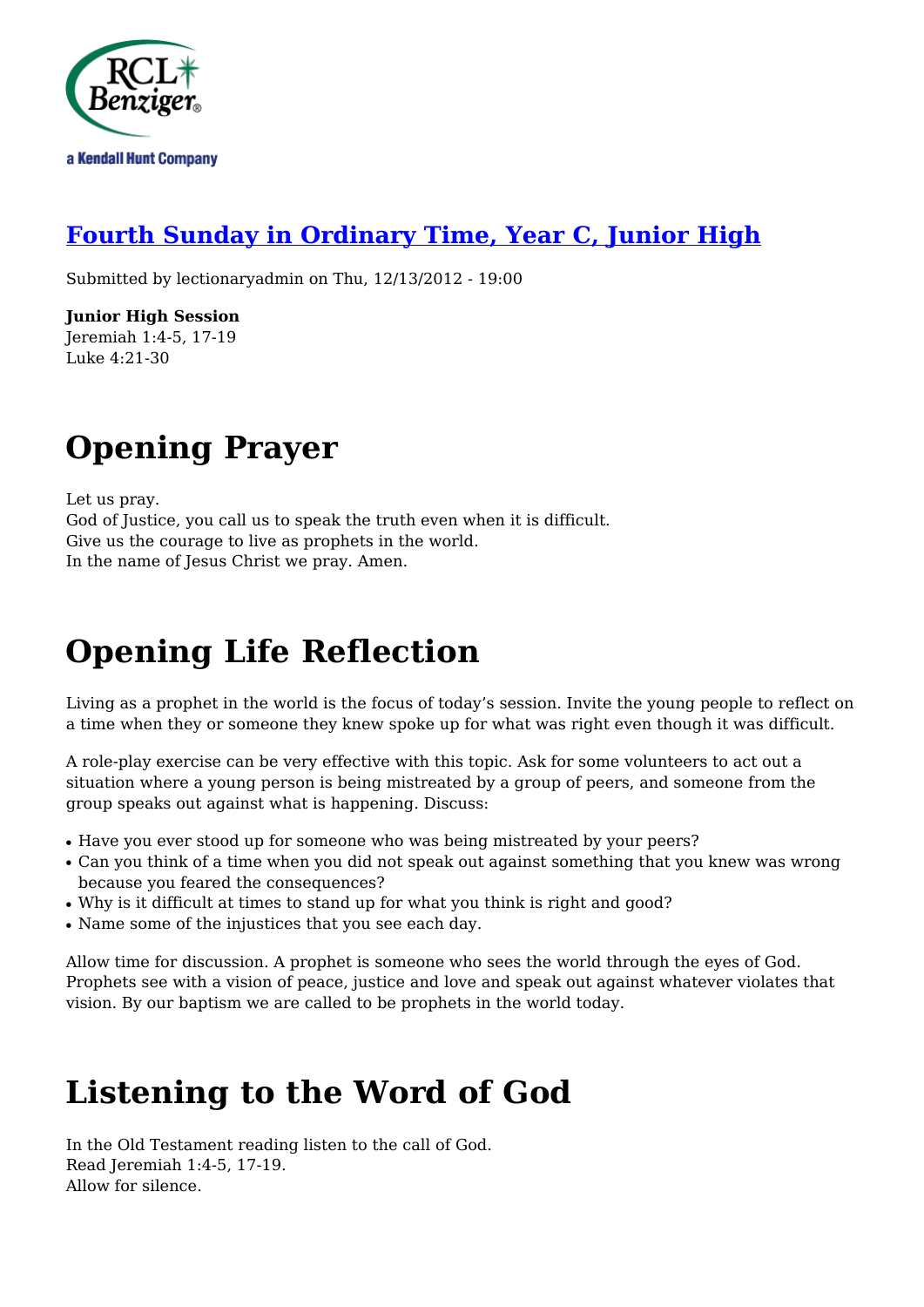

### **Scripture Discussion Starters**

- How does God call the prophet Jeremiah?
- What does God command him to do?
- What does God tell him not to do?
- How will the prophet find courage in the face of difficulty?

In the Gospel reading Jesus speaks as a prophet. Listen to the response of the people. Read Luke 4:21-30. Allow for silence.

- What does Jesus say about the Scriptures?
- How do the people respond to Jesus?
- Why do the people ask if Jesus is the son of Joseph?
- What does Jesus say to the people?
- Why does Jesus go on his way?

### **Scripture Background**

Provide 2-3 minutes of background information on the readings.

In the Old Testament reading today we hear God's call of an individual to be a prophet. The call begins with God who knows the prophet even before he is born. Being born a prophet does not come without cost. The reading warns that people may fight against what is good. God encourages the prophet to speak the truth. To be strong and trust in God. God promises to give the prophet strength to stand up against all adversaries. This reading points out the call of God and not on the response of the prophet. This focuses our attention on God's role in the encounter.

In today's Gospel we are struck by the angry response of the people to Jesus' claim that he has come to fulfill the prophecy of Isaiah. The life-giving truth that Jesus has to tell is not accepted in his hometown. At first the listeners are amazed by Jesus' words. But they soon begin to question Jesus' claim asking, "Is not this Joseph's son?" Jesus makes the point that no prophet is accepted in the prophet's hometown.

In this passage Luke presents a basic truth about the prophetic ministry of Jesus. In reaching out to the Gentiles who are most in need of salvation, Jesus would encounter resistance from his fellow Jews. But Jesus would endure and continue steadfastly on his way. The point is made that all followers of Christ are called to make what is often the unpopular choice of standing up for the outcast in the face of opposition. This is the baptismal call of the prophet. To persevere and rely on the power of God.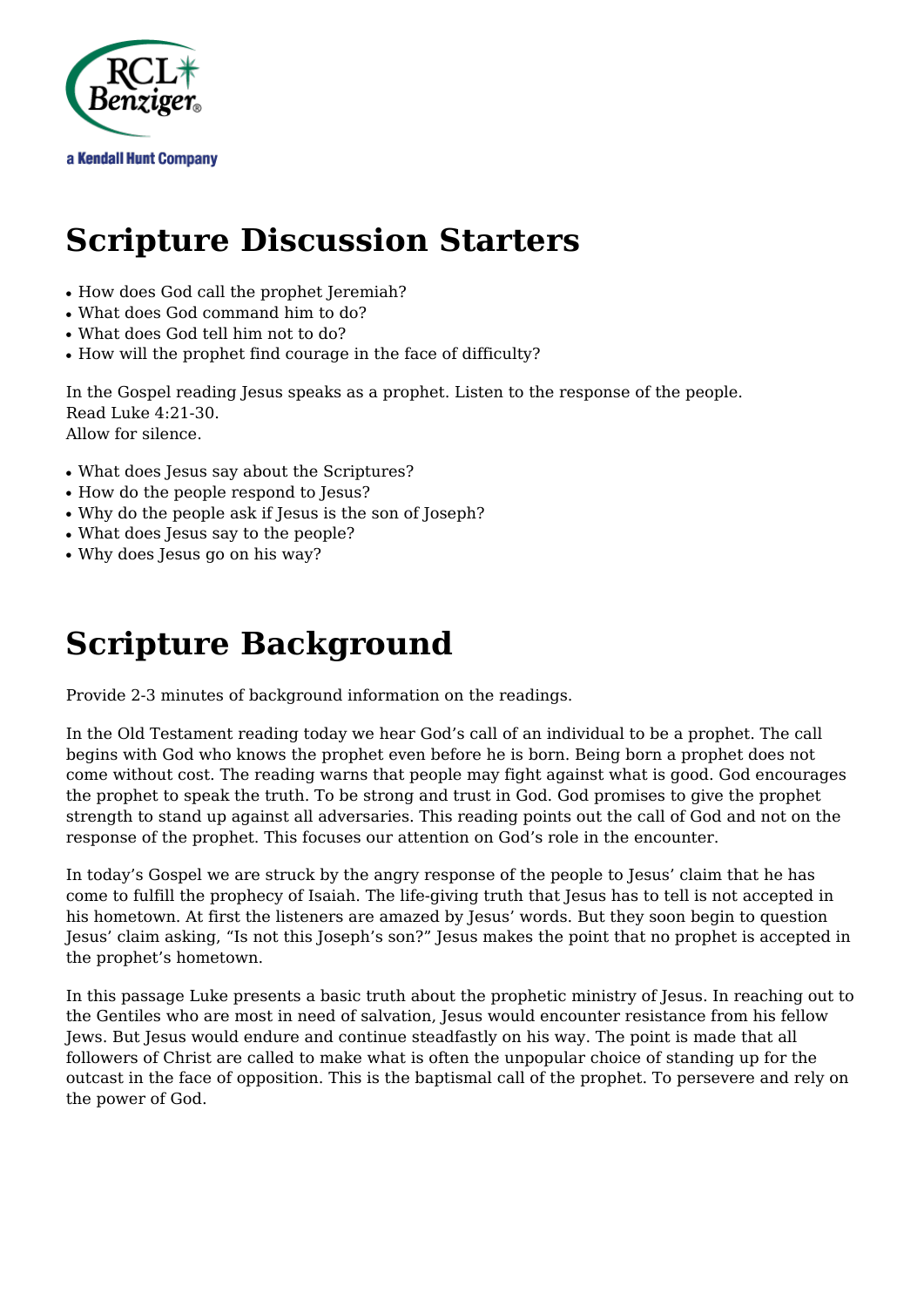

## **Questions for Deeper Reflection**

- Name some people who you consider to be modern day prophets.
- What is the call of a prophet?
- How does a prophet find the strength and courage to make difficult choices?
- Where do you find the strength and courage to make difficult choices?

If you are not going to continue with the doctrinal discussion, proceed to the Gospel in Life.

### **Doctrinal Discussion Starters**

#### **Our Identity as Prophets**

Prophets speak the word of God. In Israel's history, prophets played a much-needed role in restoring the faith of the people. The prophets spoke on behalf of God. Some examples of Old Testament prophets are Moses, Elijah, Amos, Hosea, Isaiah, and Jeremiah. God anointed Jesus for his mission as priest, prophet, and king. Jesus is the Word of God, fulfilling God's message of love and concern for the world.

Catholics believe that through our baptism in Christ, we are called to be prophets -- to spread the good news, speak the truth and be a force for justice and peace in the world. It is difficult to stand up for what is right and true if we do not believe in ourselves or trust in God. Our identity as prophets helps us to embrace the task of building a better world. We can work for peace, and stand up for those who are rejected with confidence that God is with us. In God we find the strength, courage, and conviction to live as prophets in the world.

- How can you live as a prophet in the world today?
- How does your baptism call you to be a force for what is good and true in the world?

## **The Gospel in Life**

How can you live out your baptismal call to be a prophet at home, in school, and with friends?

#### **Connecting to Faith First® Legacy Edition**

At Home Family Guide, theme 24 Junior High, Morality, chapter 4 Junior High, Church History, chapters 2, 5, 10 and 12

**Blest Are We** Grade 7, chapter 2 Grade 8, chapter 2